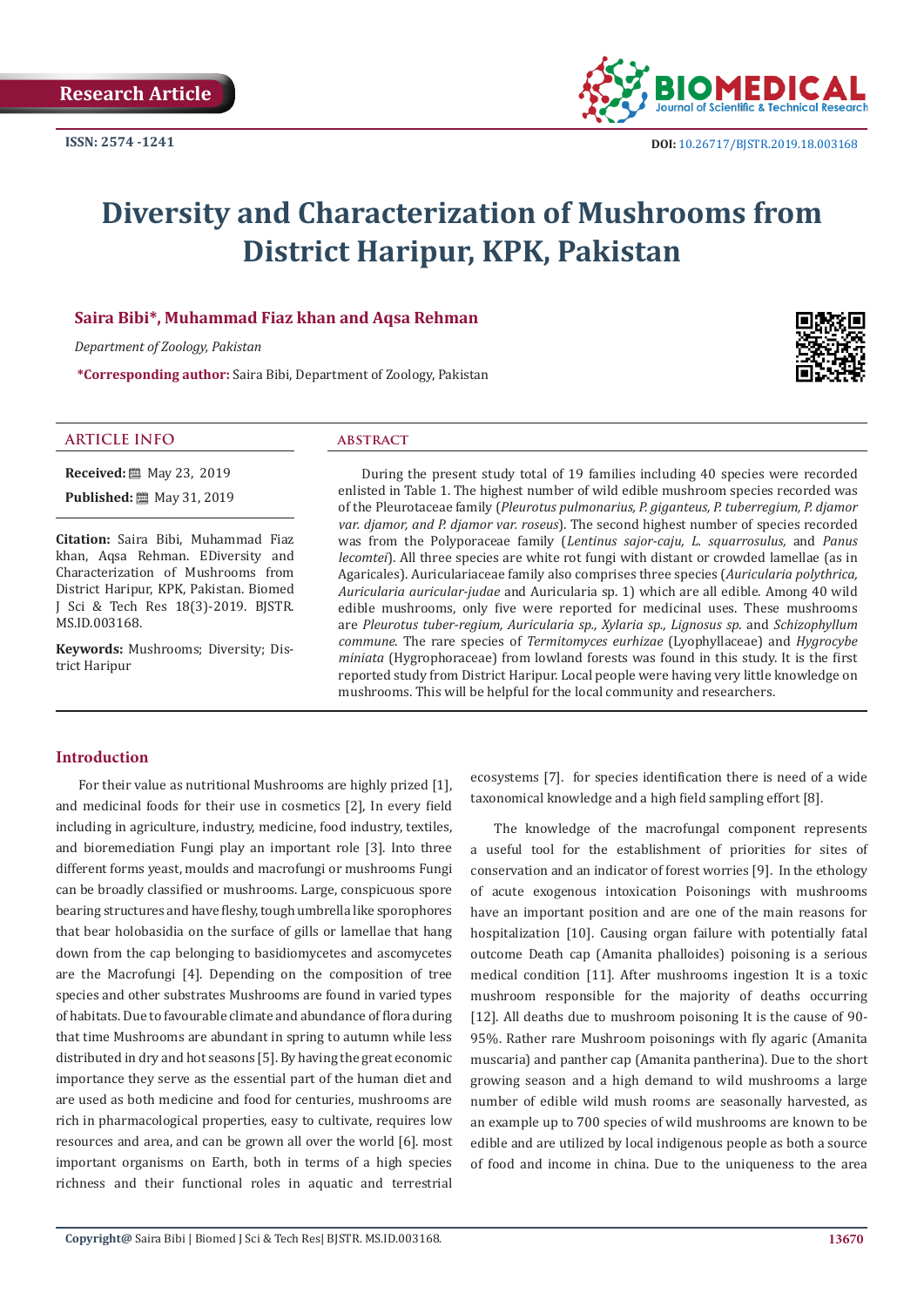many mushrooms are would drive up the market price of these species, and in turn encourage over harvesting. For the local people the importance and their availability is important there they think mushrooms priceless so in order to document the diversity of these mushrooms both in terms of edible and non-edibles this study is conducted in district Haripur.

# **Material and Methods**

# **Methodology**

**Study Area:** Study area was conducted in the district Haripur KPk Pakistan. Haripur is the main city of the Haripur District in Hazara, Khyber Pakhtunkhwa in Pakistan, with Swabi and Buner to the west, some 65 km north of Islamabad and 35 km south of Abbottabad. It is in a hilly plain area at an altitude of 520 m. Having the 33.9946° N, 72.9106° E. With the pleasant weather and hilly areas with grasses and pine trees (Figure 1).

# **Sampling and Data Collection**

Investigation of mushrooms were carried out during the whole year from January 2018 to December 2018 Sampling was performed by using 20 circular (4-m radius) plots (60 in total) selected in each study site along line-transects and for macrofungi following a standardized sampling method. Each plot was 20 m away from the next one. For each site total sample area was approximately 1,000 m<sup>2</sup> . Species identification was performed by analyzing the macroand microscopically characteristics of the collected specimens and the relevant literature.



#### **Results**

During the present study total of 19 families including 40 species were recorded enlisted in Table 1. The highest number of wild edible mushroom species recorded was of the Pleurotaceae family (*Pleurotus pulmonarius, P. giganteus, P. tuberregium, P. djamor var. djamor, and P. djamor var. roseus*). The second highest number of species recorded was from the Polyporaceae family (*Lentinus sajor-caju, L. squarrosulus,* and *Panus lecomtei*). All three species are white rot fungi with distant or crowded lamellae (as in

Agaricales). Auriculariaceae family also comprises three species (*Auricularia polythrica, Auricularia auricular-judae* and *Auricularia sp. 1*) which are all edible. Among 40 wild edible mushrooms, only five were reported for medicinal uses. These mushrooms are *Pleurotus tuber-regium, Auricularia sp., Xylaria sp., Lignosus sp.* And *Schizophyllum commune*. The rare species of *Termitomyces eurhizae* (Lyophyllaceae) and *Hygrocybe miniata* (Hygrophoraceae) from lowland forests was found in this study. An edible, Calostoma insignis (Calostomataceae) and poisonous Agaricus pracelaresquamosus were also recorded (Figure 2).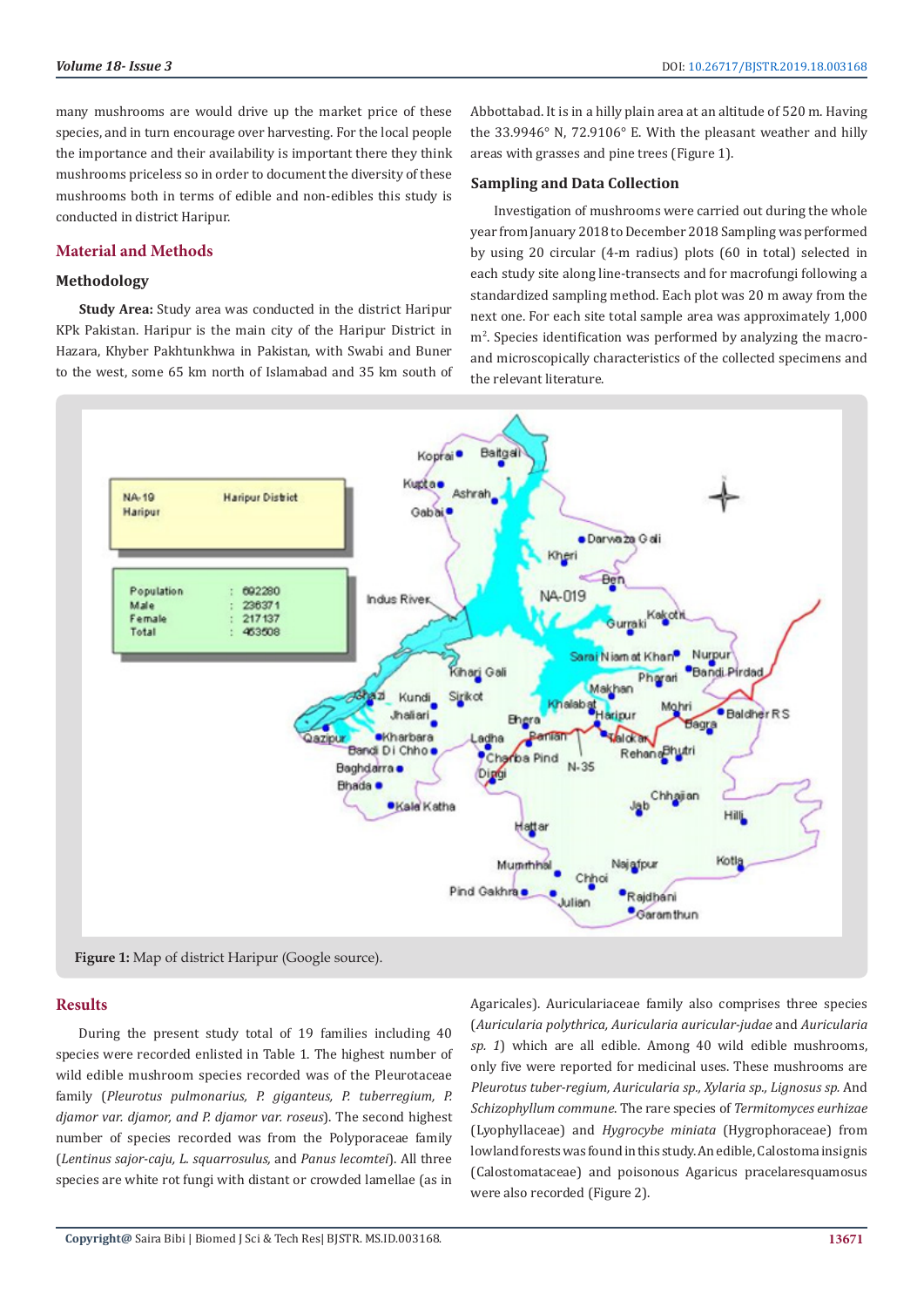**Table 1:** Recorded species of mushrooms from district Haripur.

| Family           | Scientific name                 | Local name                 | Habitat     | status of E/NE |
|------------------|---------------------------------|----------------------------|-------------|----------------|
| Gomphaceae       | Cantharellus floccsus           | shaggy scaly               | shady areas | non edible     |
|                  |                                 | califlower mushroom        | shady       |                |
| Sparassidaceae   | Conocyba crispa                 | places                     |             | edible         |
| Morchellaceae    | M. conica                       | guchhi                     | shady areas | edible         |
|                  |                                 | chawara                    | shady areas | edible         |
|                  | M. anqusticipt                  | mushroom                   |             | edible         |
| Suillaceae       | <b>Boletus</b> luteus           | topa mushroom Round head   | shady areas | edible         |
|                  | M. vulgaris                     | morels                     |             | edible         |
|                  | M. deliciosa                    | white morels               | shady areas | edible         |
|                  | M. crassipes                    | Giant morels               | shady areas | edible         |
|                  | Morchella esculenta             |                            | shady areas | edible         |
|                  | Lentinus sajor-caju             | Ring mushroom              | shady areas | edible         |
|                  | Lentinus                        |                            | shady areas | edible         |
| Polyporaceae     | squarrosulus                    | Milky muahrooms            | shady areas | edible         |
|                  | Lignosus sp.                    |                            | shady areas | edible         |
|                  | Panus lecomtei                  | Curry Mushroom             | shady areas | edible         |
| Auriculariaceae  | Auricularia polythrica          | monkey ear                 | shady areas | edible         |
|                  | Auricularia sp. 1               | Elephant ear               | shady areas | edible         |
|                  | Auricularia auricular judae     | Kulat Telinga              | shady areas | edible         |
| Agaricaceae      | Agaricus<br>subrutilescens      | Agaricus<br>subrutilescens | shady areas | Non edible     |
|                  | C.comatus                       | Not known                  | shady areas | Non edible     |
|                  | Agaricus sp. 1                  | Not known                  | shady areas | Non edible     |
| Pleurotaceae     | Pleurotus giganteus             | Not known                  | shady areas | Non edible     |
|                  | Pleurotus tuber<br>regium       | Not known                  | shady areas | Non edible     |
|                  | Pleurotus djamor var.<br>djamor | Not known                  | shady areas | Non edible     |
|                  | Pleurotus ostreatus             | Pata mushroom              | shady areas | Non edible     |
| Marasmiaceae     | Marasmiellus sp.                | Kulat sawit putih          | shady areas | Non edible     |
|                  | Lentinula edodes                | wild shitake               | shady areas | Non edible     |
| Tremellaceae     | Tremella fuciformis             | white<br>jelly             | shady areas | Non edible     |
| Hygrophoraceae   | Hygrocybe miniata               | Kulat Top                  | shady areas | Non edible     |
| Pluteaceae       | Volvariella volvacea            | Paddy Straw mushroom       | shady areas | Non edible     |
| Schizophyllaceae | Schizophyllum<br>commune        | Kulat Kodop                | shady areas | Non edible     |
| Lyophyllaceae    | Termitomyces eurrhizus          | termite mushroom           | shady areas | Non edible     |
| Cantharellaceae  | Chanterellus<br>cerinoalbus     | Not known                  | shady areas | Non edible     |
| Calostomataceae  | Calostoma insignis              | Pig's eye mushroom         | shady areas | Non edible     |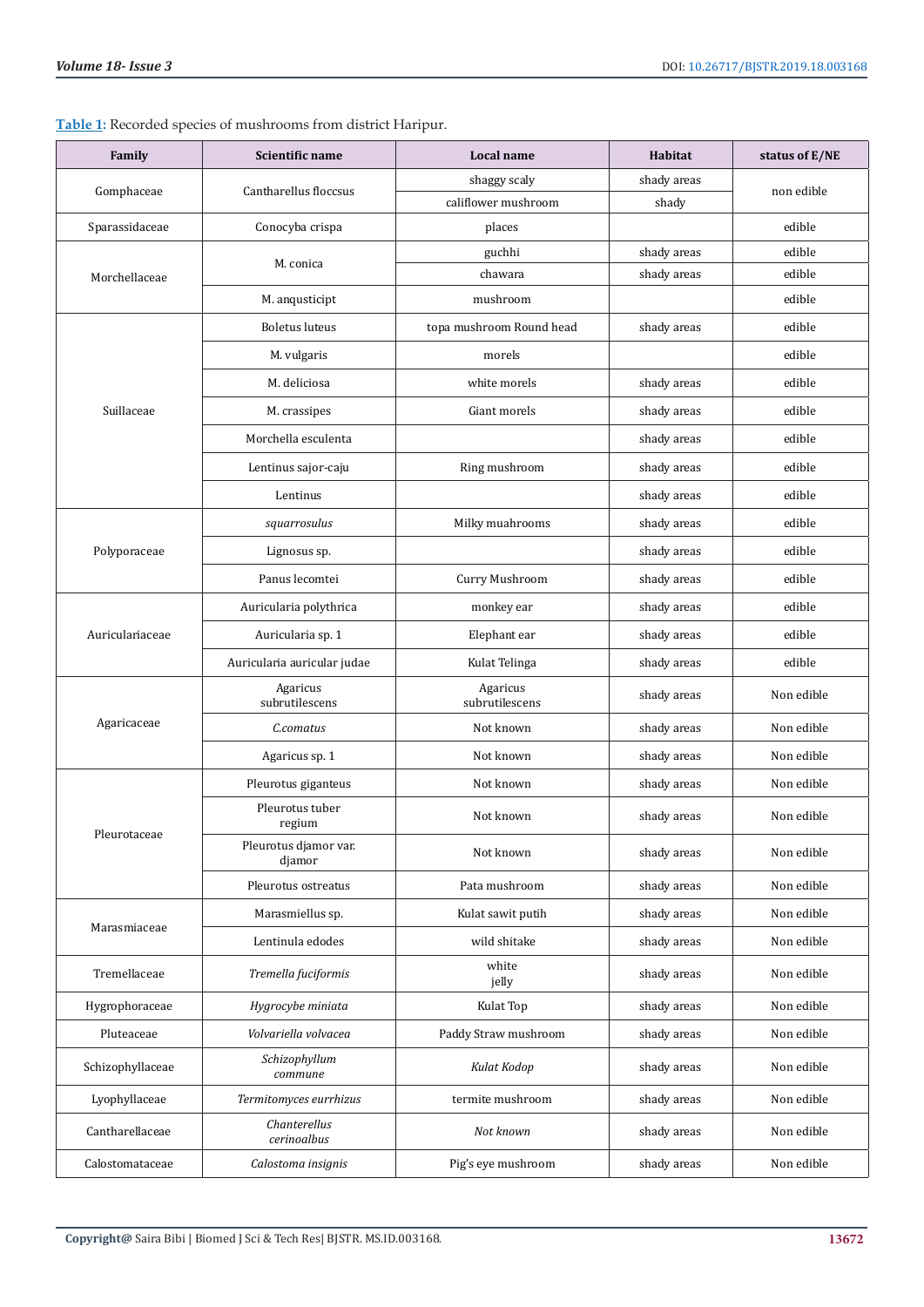

**Figure 2:** Some collected mushrooms from district Haripur.

# **Discussion**

Knowledge on edible mushrooms is usually transferred from the older generation to the younger generation. Indigenous people living in the rural forest mainly use natural resources to sustain their subsistence [13]. Traditionally, older generations have vast knowledge on the uses of wild mushrooms. The younger generation only recognize the common edible wild mushrooms species. Currently, most of the younger generation have migrated to cities for job opportunities. Rural area have more forest coverage compared to urban areas. Previous studies have shown that depletion of ethno mycological knowledge may happen when people move to urban areas from rural villages [14]. Urbanization and land integration are two significant reasons that lead to the instant loss of their native knowledge from one generation to the next [15]. Similar results on these criteria in determining the edible mushrooms have been reported from other studies as well [16]. Several studies reported that Pleurotus species are valuable medicinal mushrooms [17]. In the Southeast Asia region, a diverse variety of wild mushroom have been found at local markets [18].

### **Conclusion**

It is the first reported study from District Haripur. Local people were having very little knowledge on mushrooms. This will be helpful for the local community and researchers.

#### **Acknowledgment**

We would like to acknowledge the local community of villagers.

#### **References**

- 1. [Miles PG, Chang ST \(2004\) Mushrooms: Cultivation, nutritional value,](https://books.google.co.in/books?id=EQjNBQAAQBAJ&printsec=frontcover&source=gbs_ge_summary_r&cad=0) [medicinal effect, and environmental impact, \(2](https://books.google.co.in/books?id=EQjNBQAAQBAJ&printsec=frontcover&source=gbs_ge_summary_r&cad=0)nd edn.). 2004: CRC press, [pp. 480.](https://books.google.co.in/books?id=EQjNBQAAQBAJ&printsec=frontcover&source=gbs_ge_summary_r&cad=0)
- 2. [Hyde KD, Bahkali AH, Moslem MA \(2010\) Fungi-An unusual source for](https://link.springer.com/article/10.1007/s13225-010-0043-3) [cosmetics. Fungal diversity 43\(1\): 1-9.](https://link.springer.com/article/10.1007/s13225-010-0043-3)
- 3. [Xu X, Yan H, Chen J, Zhang X \(2011\) Bioactive proteins from mushrooms.](https://www.ncbi.nlm.nih.gov/pubmed/21605654) [Biotechnol Adv 29\(6\): 667-674.](https://www.ncbi.nlm.nih.gov/pubmed/21605654)
- 4. [Alananbeh KM, Bouqellah NA, Al Kaff NS \(2014\) Cultivation of oyster](https://www.ncbi.nlm.nih.gov/pubmed/25473372) mushroom *Pleurotus ostreatus* [on date-palm leaves mixed with other](https://www.ncbi.nlm.nih.gov/pubmed/25473372) [agro-wastes in Saudi Arabia. Saudi J Biol Sci 21\(6\): 616-625.](https://www.ncbi.nlm.nih.gov/pubmed/25473372)
- 5. [Simon Egli, François Ayer, Martina Peter, Britta Eilmann, Andreas Rigling](https://link.springer.com/article/10.1051/forest/2010011) [\(2010\) Is forest mushroom productivity driven by tree growth? Results](https://link.springer.com/article/10.1051/forest/2010011) [from a thinning experiment. Annals of forest science 67\(5\): 509-509.](https://link.springer.com/article/10.1051/forest/2010011)
- 6. [Singh L, Fu CS, Rahman AA, Hameed WB, Sanmugam S, et al. \(2015\) Back](https://www.ncbi.nlm.nih.gov/pubmed/25074016) [to basics: A bilingual advantage in infant visual habituation. Child Dev](https://www.ncbi.nlm.nih.gov/pubmed/25074016) [86\(1\): 294-302.](https://www.ncbi.nlm.nih.gov/pubmed/25074016)
- 7. [Clive G Jones, John H Lawton, Moshe Shachak \(1994\) Organisms as](https://link.springer.com/chapter/10.1007/978-1-4612-4018-1_14) [ecosystem engineers, in Ecosystem management. Springer 130-147.](https://link.springer.com/chapter/10.1007/978-1-4612-4018-1_14)
- 8. [James D Bever, Peggy A Schultz, Anne Pringle, Joseph B Morton \(2001\)](https://academic.oup.com/bioscience/article/51/11/923/227109) [Arbuscular mycorrhizal fungi: More diverse than meets the eye, and the](https://academic.oup.com/bioscience/article/51/11/923/227109) [ecological tale of why: The high diversity of ecologically distinct species](https://academic.oup.com/bioscience/article/51/11/923/227109) [of arbuscular mycorrhizal fungi within a single community has broad](https://academic.oup.com/bioscience/article/51/11/923/227109) [implications for plant ecology. Bioscience 51\(11\): 923-931.](https://academic.oup.com/bioscience/article/51/11/923/227109)